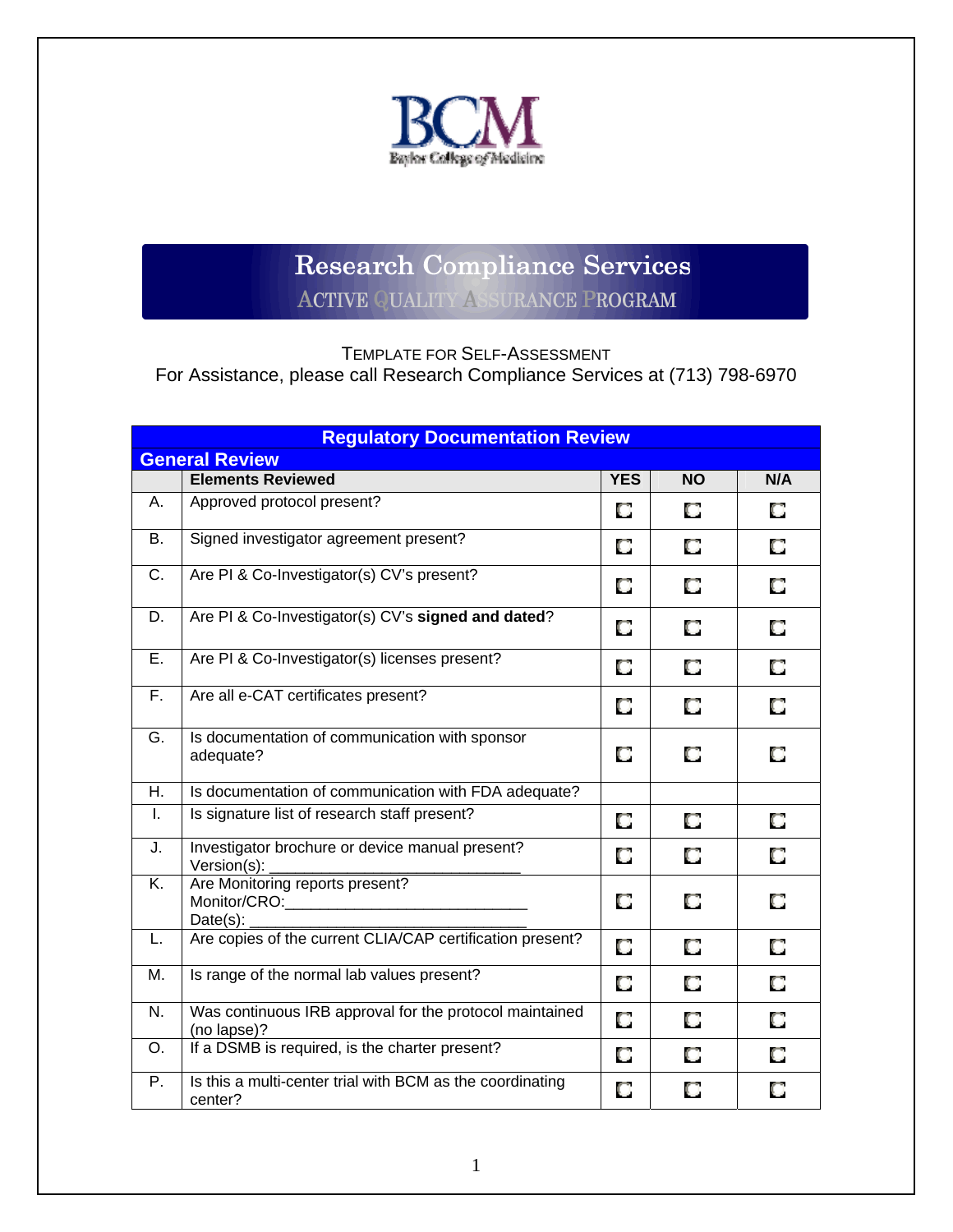|                      | 1. If so, is all appropriate documentation present?                                                                                    | O          | O         | O   |
|----------------------|----------------------------------------------------------------------------------------------------------------------------------------|------------|-----------|-----|
|                      | 2. Is communication with other sites adequate?                                                                                         | O          | O         | О   |
|                      | 3. Are approvals from all sites on file?                                                                                               | O          | O         | О   |
| Notes:               |                                                                                                                                        |            |           |     |
|                      |                                                                                                                                        |            |           |     |
|                      |                                                                                                                                        |            |           |     |
|                      |                                                                                                                                        |            |           |     |
|                      |                                                                                                                                        |            |           |     |
|                      | <b>IRB Submission and Approval</b>                                                                                                     |            |           |     |
|                      | <b>Elements Reviewed</b>                                                                                                               | <b>YES</b> | <b>NO</b> | N/A |
| А.                   | Have all annual renewals been submitted to the IRB?                                                                                    | O          | O         | O   |
| В.                   | Have all amendments been submitted to the IRB?                                                                                         | O          | O         | О   |
| C.                   | Has the sponsor protocol or grant been submitted to the<br>IRB?                                                                        | O          | O         | O   |
| D.                   | Has most recent Investigator Brochure been submitted to<br>the IRB?                                                                    | O          | O         | О   |
| Е.                   | Have all DSMB reports been submitted to the IRB?                                                                                       | O          | О         | О   |
| F.                   | Have all safety reports been submitted to the IRB?                                                                                     | O          | О         | О   |
| G.                   | Have all unanticipated problems involving risks to subjects<br>or others (UPIRSOs) been submitted to the IRB within 5<br>working days? | O          | O         | O   |
| Η.                   | Have all other adverse events been submitted to the IRB<br>according to the approved data safety monitoring plan?                      | O          | O         | O   |
| T.                   | Have all deviations been submitted to the IRB?                                                                                         | O          | O         | O   |
| J.                   | Has a summary of all monitoring reports been submitted<br>to the IRB at time of continuing review?                                     | O          | O         | О   |
| Κ.                   | Are all advertisements IRB approved?                                                                                                   | O          | O         | О   |
|                      | <b>Informed Consent</b>                                                                                                                |            |           |     |
|                      | <b>Elements Reviewed</b>                                                                                                               | <b>YES</b> | <b>NO</b> | N/A |
| Α.                   | Are copies of all original IRB-approved consents present?<br>Current version dated                                                     | O          | О         | Q   |
| B.                   | Has the IRB approved any translated consent forms?<br>If yes, what language(s):                                                        | О          | O         | О   |
|                      | 1. Is a short form approved for use?                                                                                                   | O          | O         | О   |
|                      | 2. Is an approved short form summary present?                                                                                          | O          | O         | О   |
| C.                   | Has the informed consent form been revised appropriately<br>when amendments have been submitted?                                       | О          | O         | O   |
| <b>Drug Research</b> |                                                                                                                                        |            |           |     |
|                      | <b>Elements Reviewed</b>                                                                                                               | <b>YES</b> | <b>NO</b> | N/A |
| Α.                   | Are there written procedures for dispensing study drug?                                                                                | O          | O         | O   |
| В.                   | Are the procedures being followed?                                                                                                     | C.         | О         | O   |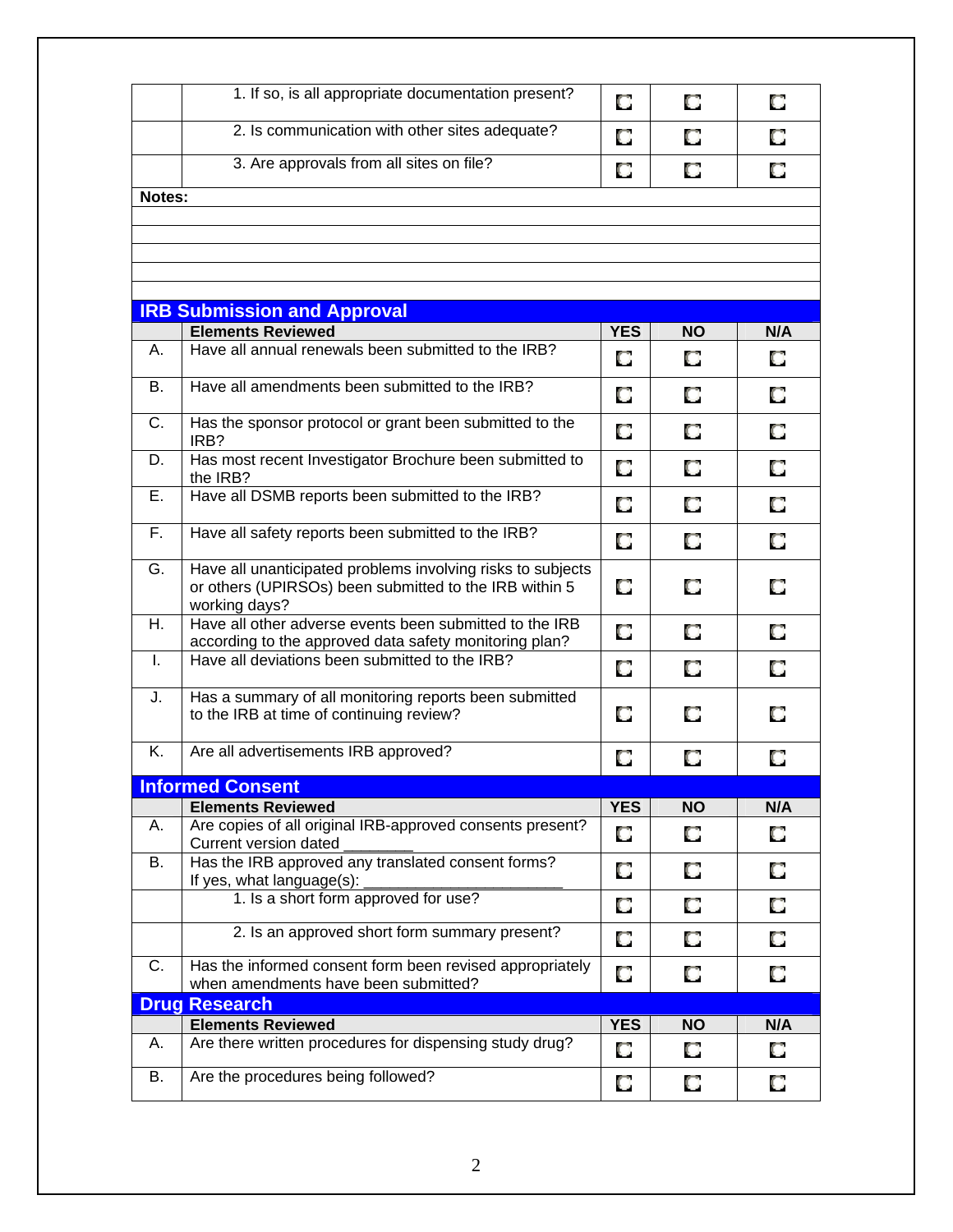| C.     | Is a Research pharmacy being utilized?<br>1. Which one?                                | O | О | О |
|--------|----------------------------------------------------------------------------------------|---|---|---|
| D.     | Is there documentation that the study drug is stored at the<br>correct temperature?    | О | O | О |
| Ε.     | Is access to study drugs restricted?                                                   | О | О | О |
| F.,    | Do the investigational records demonstrate full accounting<br>for study drug received? | О | О | О |
|        | 1. Are shipping receipts available for review?                                         | O | O | O |
| G.     | Isa study drug dispensing log maintained and up to date?                               | О | О | О |
| Η.     | Were all unused drugs returned to the sponsor?                                         | O | O | О |
|        | 1. Are shipping receipts available for review?                                         | О | О | О |
| Τ.     | Signed FDA 1572 (IND only) present?                                                    | O | О | О |
| J.     | Original signed 1571 (IND - Sponsor) present?                                          | О | O | О |
|        | 1. All revisions on file?                                                              | O | O | О |
| Notes: |                                                                                        |   |   |   |
|        |                                                                                        |   |   |   |
|        |                                                                                        |   |   |   |
|        |                                                                                        |   |   |   |

| <b>Device Research</b> |                                                                                           |            |           |     |  |
|------------------------|-------------------------------------------------------------------------------------------|------------|-----------|-----|--|
|                        | <b>Elements Reviewed</b>                                                                  | <b>YES</b> | <b>NO</b> | N/A |  |
| Α.                     | Are there procedures for dispensing study device?                                         | O          | О         | O   |  |
| <b>B.</b>              | Are the procedures being followed?                                                        | O          | О         | О   |  |
| C.                     | Is access to study devices restricted?                                                    | O          | O         | O   |  |
| D.                     | Do the investigational records demonstrate full accounting<br>for study devices received? | О          | О         | О   |  |
|                        | 1. Are shipping receipts available for review?                                            | О          | O         | О   |  |
| Е.                     | Is a study device dispensing log maintained and up to<br>date?                            | O          | О         | О   |  |
| F.                     | Were all unused devices returned to the sponsor?<br>Are there shipping receipts?          | О          | O         | О   |  |
| G.                     | Is Investigator Agreement (Device only) present?                                          | О          | О         | O   |  |
| Η.                     | Is IDE application filed with FDA (copy present)?                                         | О          | О         | O   |  |
| Notes:                 |                                                                                           |            |           |     |  |
|                        |                                                                                           |            |           |     |  |
|                        |                                                                                           |            |           |     |  |
|                        |                                                                                           |            |           |     |  |
|                        |                                                                                           |            |           |     |  |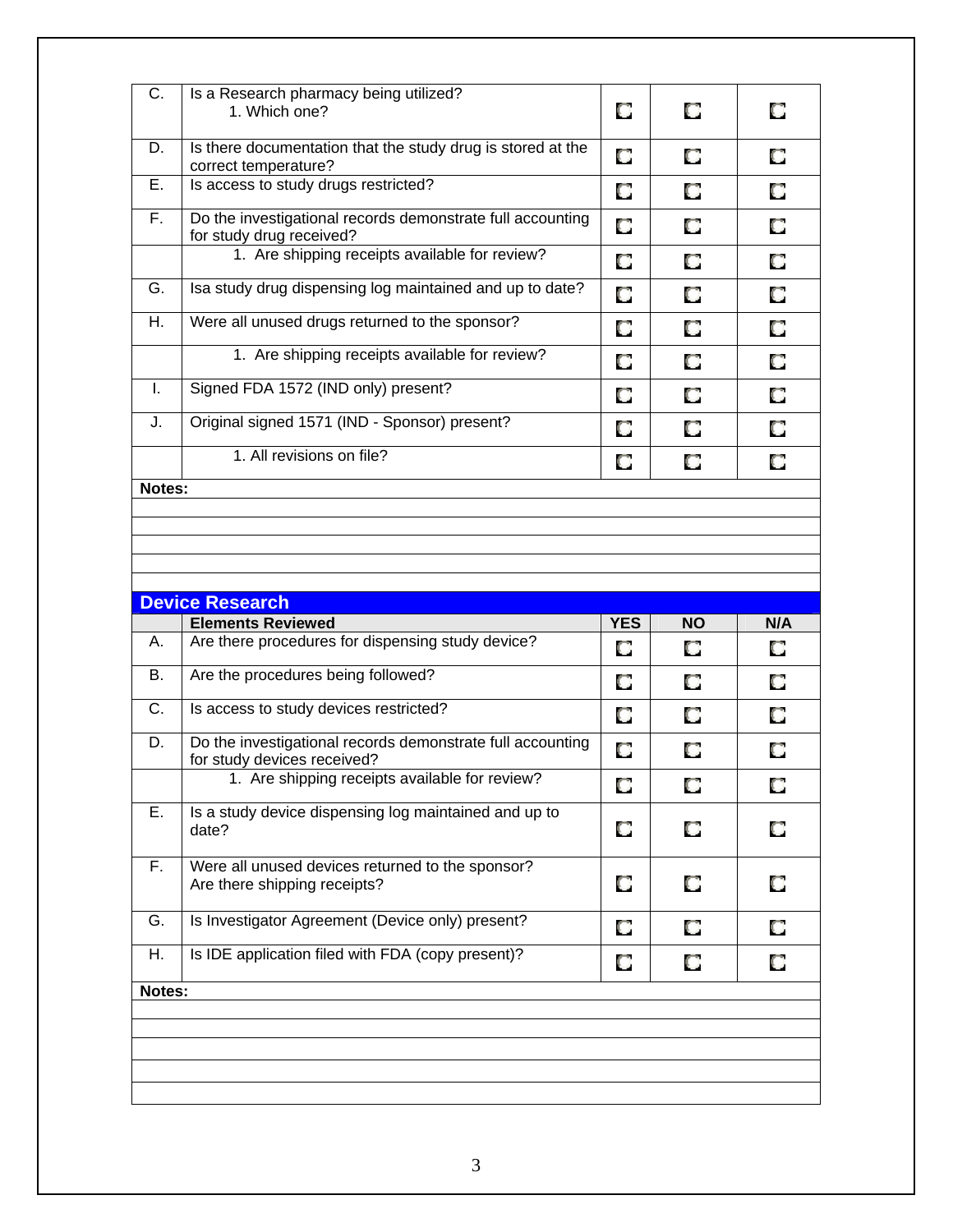|                           | <b>Serious Adverse Events/Unanticipated Problems</b>                                                                                            |            |           |     |
|---------------------------|-------------------------------------------------------------------------------------------------------------------------------------------------|------------|-----------|-----|
|                           | <b>Elements Reviewed</b>                                                                                                                        |            |           |     |
| Α.                        | # of Serious Adverse Events (SAEs): and/or unanticipated                                                                                        |            |           |     |
|                           | problems involving risks to subjects or others (UPIRSOs):                                                                                       |            |           |     |
| В.                        | Were all SAE's/UPIRSOs reported to the sponsor per<br>data safety monitoring plan?                                                              | O          | O         | O   |
| C.                        | In light of any SAE's/UPIRSOs, are risks appropriately                                                                                          |            |           |     |
|                           | represented in the consent form?                                                                                                                | О          | О         | O   |
| Notes:                    |                                                                                                                                                 |            |           |     |
|                           |                                                                                                                                                 |            |           |     |
|                           | <b>Research Record Review</b>                                                                                                                   |            |           |     |
|                           | <b>GENERAL REVIEW</b>                                                                                                                           |            |           |     |
|                           | <b>NUMBER OF SUBJECT FILES REVIEWED (</b>                                                                                                       |            |           |     |
|                           | <b>Elements Reviewed</b>                                                                                                                        | <b>YES</b> | <b>NO</b> | N/A |
| Α.                        | Is a separate study file maintained for each subject?                                                                                           |            |           |     |
| <b>B.</b>                 |                                                                                                                                                 | O          | O         | О   |
|                           | Are Case Report Forms filled out completely and<br>appropriately, based on source documentation?                                                | O          | O         | O   |
| $\overline{C}$ .          | Does the source documentation for each subject<br>include dated signature/initials of the person<br>obtaining the information for each subject? | O          | O         | O   |
| D.                        | Is documentation consistent among subject files?                                                                                                | O          | O         | О   |
| Ε.                        | Are changes/corrections initialed and dated using<br>one line to mark out the incorrect data in each<br>subject file?                           | О          | О         | О   |
| F.                        | Were all research procedures conducted<br>(enrollment, treatment, study visits, etc.) within<br>protocol approval periods?                      | O          | O         | О   |
| G.                        | Are subject's records (paper and electronic) stored<br>confidentially?                                                                          | O          | O         | O   |
| $\overline{\mathsf{H}}$ . | Is the informed consent process being conducted<br>per the approved protocol?                                                                   | O          | О         | О   |
| I.                        | Is the data safety plan being implemented per the<br>approved protocol?                                                                         | O          | О         | О   |
| Notes:                    |                                                                                                                                                 |            |           |     |
|                           |                                                                                                                                                 |            |           |     |
|                           |                                                                                                                                                 |            |           |     |
|                           |                                                                                                                                                 |            |           |     |
|                           |                                                                                                                                                 |            |           |     |
|                           | <b>Inclusion/Exclusion Criteria</b>                                                                                                             |            |           |     |
|                           | <b>Elements Reviewed</b>                                                                                                                        | <b>YES</b> | <b>NO</b> | N/A |
| Α.                        | Is Inclusion / Exclusion criteria checklist present in<br>each file (or clearly documented in CRF)?                                             | O          | О         | О   |
| <b>B.</b>                 | Did subjects meet all criteria?                                                                                                                 | О          | О         | O   |
|                           | 1. If not, did sponsor approve exceptions?                                                                                                      | O          | О         | O   |
| C.                        | Is source documentation adequate (i.e. does it                                                                                                  |            |           |     |
|                           | reflect the inclusion/exclusion criteria<br>appropriately?)                                                                                     | O          | O         | О   |